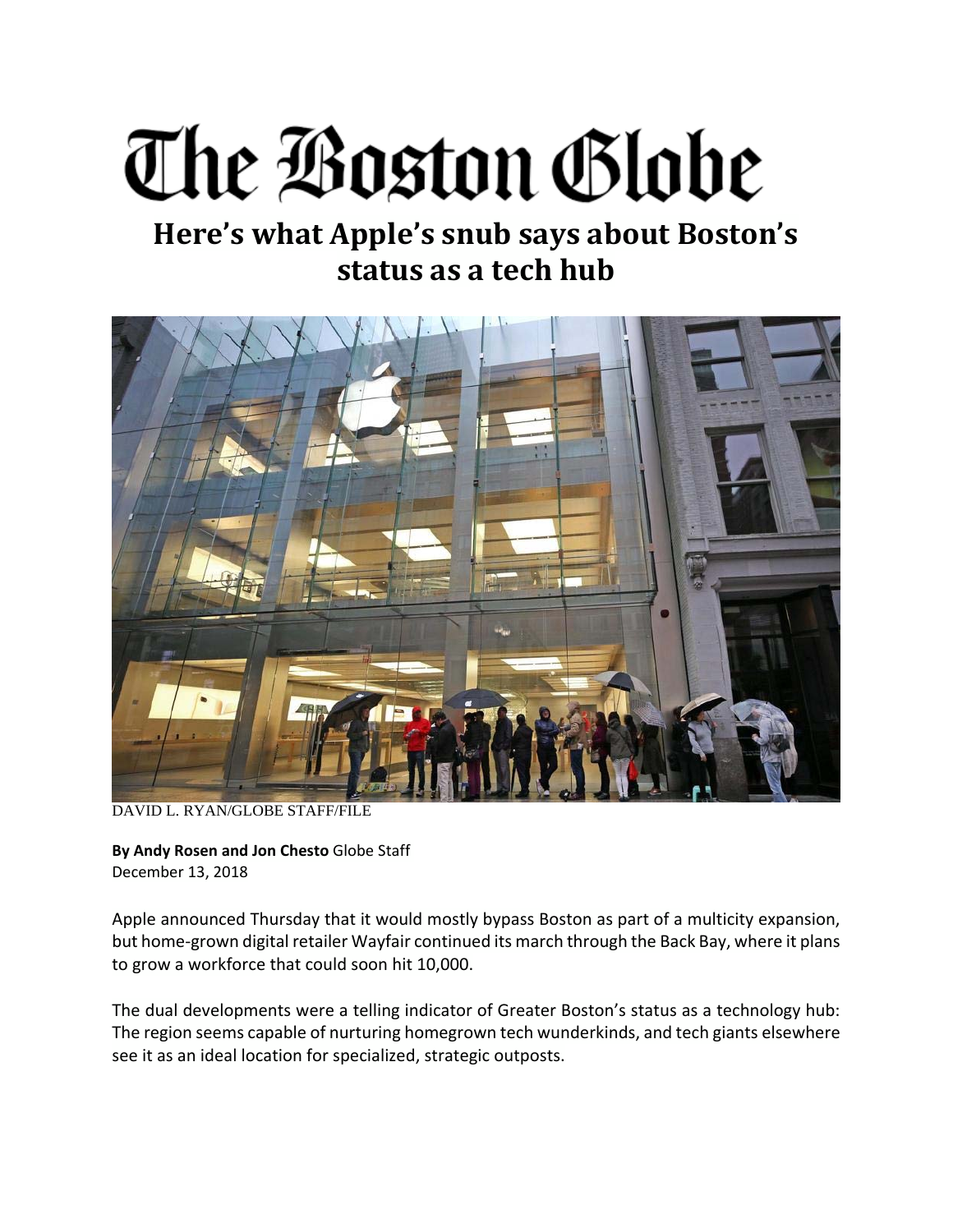But as Apple's and, recently, Amazon's decisions to look elsewhere show, Boston has struggled in the trophy class of tech expansions, the new campuses with thousands of jobs, including lower‐ level positions that can provide an anchor in the middle class for workers.

In some ways, the city is a victim of its own success. Its booming tech sector is partially responsible for the competitive labor market, pricey real estate, and high cost of living that can make Boston a tough sell for big corporate relocations.

Tom Hopcroft, chief executive of the Massachusetts Technology Leadership Council, said talent is the top reason companies expand in the state  $-$  and it's the number one obstacle to their growth here. Tech wages are the third highest here, after California and Washington state.

"The labor market is so tight, you have to pay a premium to get talent here," Hopcroft said.

On Thursday, Wayfair, the online retailer of home goods headquartered in the Back Bay, announced a third location in Boston, on St. James Avenue. The company plans to hire a broad range of white collar professionals, from software engineers to marketers and administration.

Apple's largesse will go mostly to Austin, Texas, where the technology giant plans to construct a billion‐dollar campus with room for 15,000. But many of those positions, which the company said would include sales and customer support as well as engineering and research, may not require advanced programming skills, never mind PhDs.

The technology giant's move underscores the fact that the nature of tech work has changed and more regions now have the ability to compete.

Stefania Mallett, chief executive of the fast‐growing Boston startup ezCater, said only about 20 percent of her 530 employees are coders. Others, who do jobs such as sales and customer support, don't need those advanced skills.

"You need to be very adept in using computers, using the Web. But you don't need to be able to program computers," she said. "Those kinds of tech‐enabled jobs can be in many locations." She said she would have been happy to see Apple come here, because it would add to the center of gravity in Boston's tech market. But others aren't so sure.

Michael J. Skok, cofounder of the Boston venture firm Underscore VC, said he detected a lot of ambivalence around projects like the Apple expansion and Boston's recent bid for Amazon's second headquarters. Amazon recently announced that it plans to split tens of thousands of jobs between New York and Washington.

Of course we want the influx of great new opportunities for the city and new jobs, and obviously the potential economic investment," Skok said. "On the other hand, we're . . . seeing the reality. We don't have the infrastructure to support it. We're seeing the startups in the ecosystem already struggling to hire the talent that we want."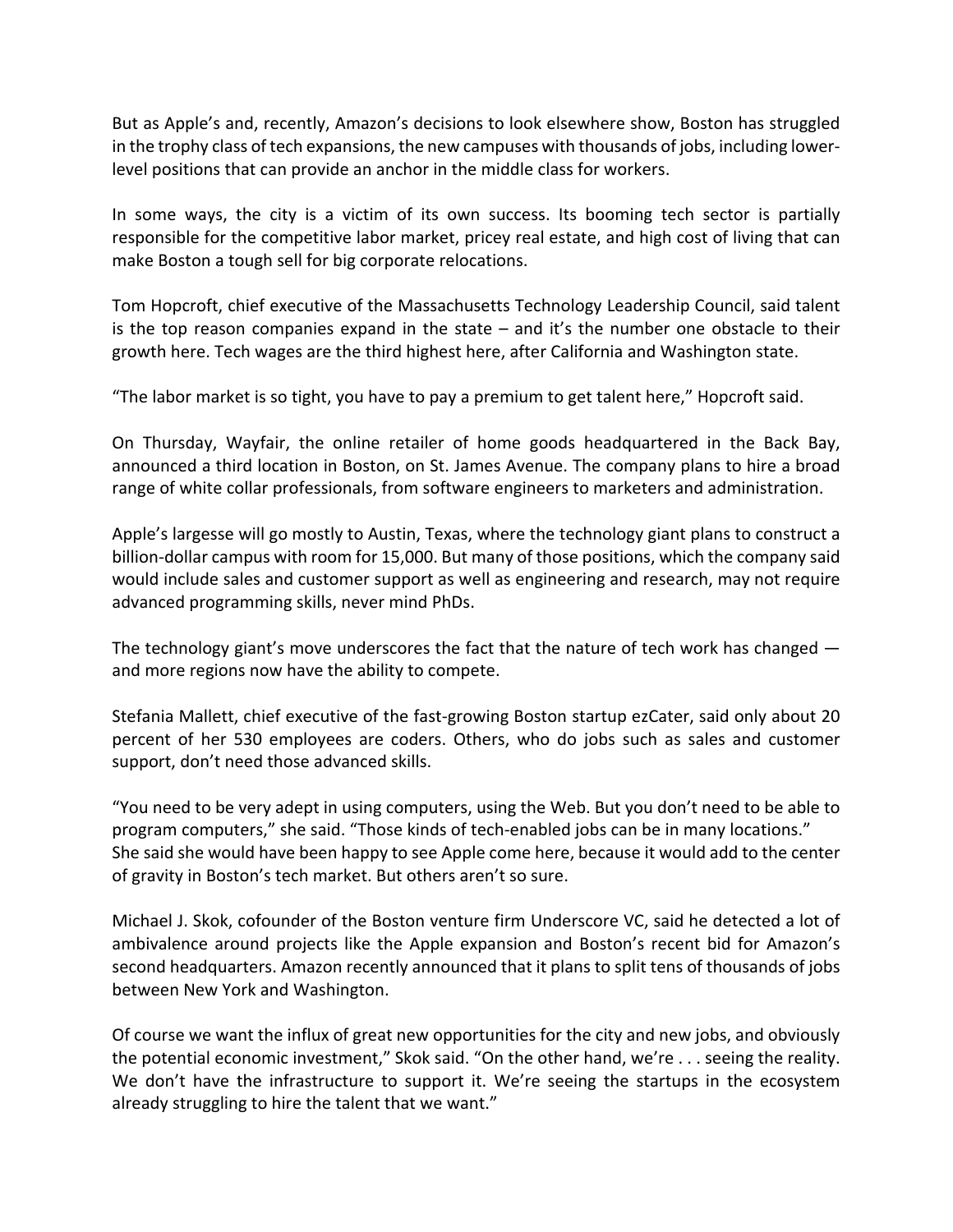He said Austin makes sense for Apple. The company already has a significant enough presence there that the economy is attuned to its needs. With 6,200 people in Austin, Apple already counts the Texas capital as its largest location outside of Cupertino, Calif.

Skok argues that it makes more sense to sink resources into Boston‐bred companies.

Wayfair is getting \$31 million in tax incentives from the state to help with its expansion in Boston, along with another project to hire hundreds in Pittsfield.

The offices in the new Boston location could eventually accommodate up to 3,000 workers, a Wayfair spokeswoman said.

Jay Ash, Governor Charlie Baker's economic development secretary, said state officials did not engage Apple in serious discussions about its project: "To my knowledge, we weren't under consideration."

But Ash isn't complaining.

"When you're in the circle that Boston is in, nationally and internationally, there's going to be lots of competitions that tend to be high profile," Ash said. "You're going to win your fair share of them.  $\ldots$  Sometimes you get the big bang – you win the Amazon, you win the Apple. Sometimes you grow organically, like Wayfair."

Greater Boston wasn't completely shut out by Apple. The company said as part of the Austin announcement that it would add "hundreds of new jobs" here in coming years.

The company established a beachhead in Kendall Square in 2014 with an office with space for about 65 employees, focused on improving Apple's Siri speech‐recognition technology. Apple said it has 1,265 total workers in Massachusetts, many of them at its 11 retail stores.

The company declined to comment Thursday about what the additional workers would be doing here, or where they would be located.

The news comes as other big tech players have been building out significant presencesin Boston.

Just in the last year, Amazon has opened a new office in Fort Point and signed a deal to lease an entire 430,000‐square‐foot office building in the Seaport, Facebook has filled three floors of a new office building in Kendall Square, and Spotify has agreed to lease a 75,000‐square‐foot office at Center Plaza.

Coming soon is Verizon, which last month unveiled plans for a new tech‐centric office atop North Station, and Google, which real estate sources say is close to a deal to fill a just-approved 18story tower in Kendall Square.